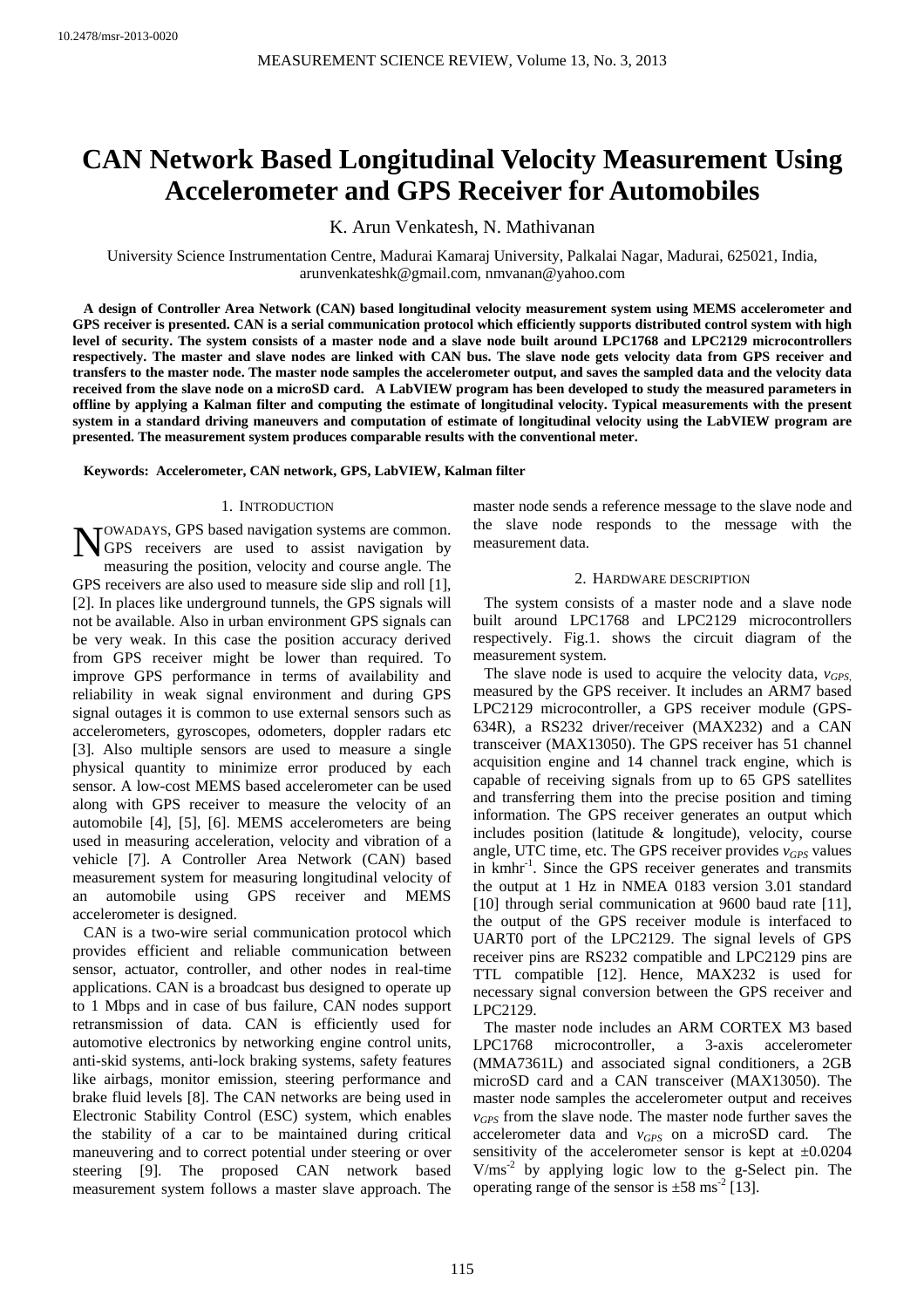

Fig.1. Circuit Diagram of the Measurement System

The accelerometer has a response time of 1 ms. The X output of the accelerometer is buffered and filtered with anti-aliasing filter. Since the bandwidth response of the sensor is given as 400 Hz for X output [13], the buffered X output is filtered with anti-aliasing filter of 400 Hz cut-off frequency before quantization to prevent aliasing. The buffer and the anti aliasing filter use LM324 op-amp. The output of the filter is applied at the analog input of LPC1768. The microcontroller has a built-in unipolar, 12-bit ADC operating with 3.3 V reference voltage and supports 8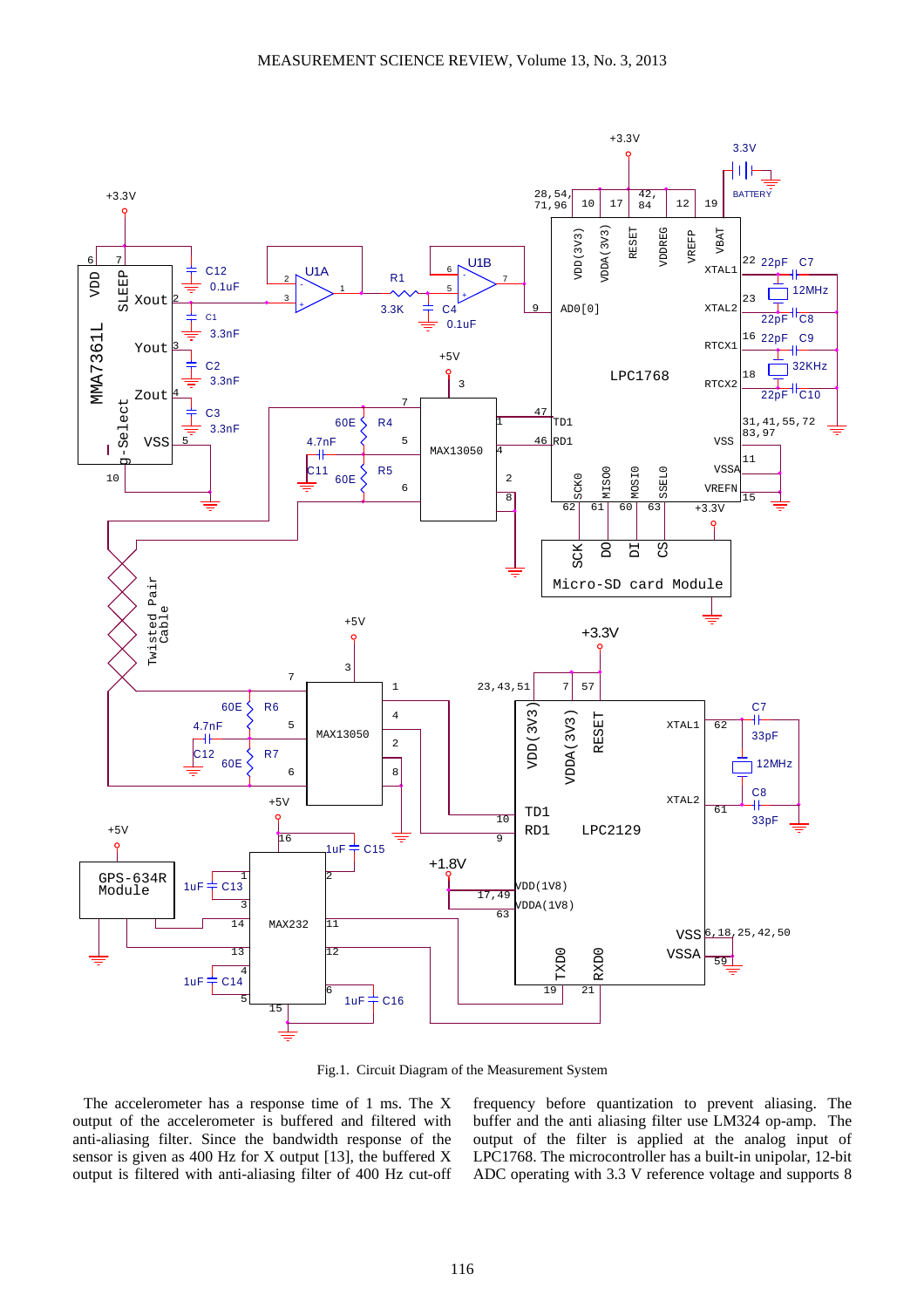analog input channels [14]. The ADC is used to quantize the outputs of the accelerometer. Since the ADC operates with +3.3 V reference, the resolution of the 12-bit ADC is 0.806 mV. Hence, the resolution of the measurement system is 0.0395 ms<sup>-2</sup>. The resolution of the measurement system can be further increased to  $0.00987 \text{ ms}^{-2}$  by applying logic high to g-select pin of the accelerometer. The microSD card [15] is interfaced to the SPI port of the LPC1768. An UTP cable is used to provide the physical connection between the CAN transceivers.

#### 3. SOFTWARE DESCRIPTION

# *A. Firmware*

Two separate firmware for the master and slave nodes have been developed in 'C' using IAR Embedded Workbench IDE. The built-in CAN controllers of both nodes are initialized with 29-bit identifier (CAN 2.0B compliant), 12 CAN clocks of synchronization jump width, 3 CAN clocks of segment delays and for communication at 100 kbaud. The functions of firmware are listed below.

*Slave node:* The firmware in the slave node performs the following functions.

1. Initializes the on-chip CAN controller. Initializes the UART0 port for communication in 8N1 format at 9600 baud rate.

2. Reads UART0 and gets output data of the GPS receiver. Parses the GPS receiver data into  $v_{GPS}$  and writes the data and an error status byte into a buffer for transmission. If  $v_{GPS}$ data is not received properly, it indicates the same in the error status byte.

3. Checks if "REMOTE FRAME" is received from the master node and transmits the latest velocity data, i.e. *v<sub>GPS</sub>* and the error status byte in the buffer to the master node. It is implemented as an interrupt routine.

4. Repeats the steps 2 and 3 at an interval of one second.

*Master node*: The firmware in the master node performs the following functions.

1. Initializes the on-chip PLL to generate a core clock frequency of 100 MHz using a 12 MHz external crystal. Initializes the on-chip CAN controller, real-time-clock and SPI port.

2. Samples the analog input at 800 Hz sampling rate. The required timing signal for sampling is derived from internal free-running timer which runs on the system core clock.

3. Sends "REMOTE FRAME" to the slave node at the end of every second. Receives *vGPS* data and the error status byte returned by the slave node.

4. Frames the data, i.e. the quantized accelerometer output  $Q_{X}$ , velocity data ( $v_{GPS}$ ), and error status byte into a packet and stores in a file created in the microSD card [16].

5. The program creates a new file for every 5 minutes and saves data sampled during the period in the file. The 5 minute interval is arbitrarily chosen for comfortable data handling.

#### *B. Velocity Estimation and Kalman Filter*

The acceleration of the vehicle in the direction of X-axis,  $a_X(t)$  in ms<sup>-2</sup>, is given by

$$
a_{X}(t) = \left( \left( \frac{Vref}{2^{N}-1} \times Q_{X}(t) \right) - offset \right) \times \frac{1}{S} \tag{1}
$$

Where,

*Vref* – reference voltage of the ADC which is 3.3 V *N* – number of bits of resolution of the ADC which is 12  $S$  – sensitivity of the accelerometer which is 0.0204 V/ms<sup>-2</sup>  $Q_X(t)$  - quantized data of X output at time *t offset* - output voltage of the accelerometer at rest in V

The velocity  $v_{XA}(t)$  in ms<sup>-1</sup> is obtained by integrating the acceleration [17], and is given by,

$$
v_{XA}(t) = \int_{0}^{t} a_{X}(t) dt
$$
 (2)

The velocity computed from acceleration measurement with accelerometer,  $v_{XA}$  and the velocity provided by GPS receiver, *vGPS* are used to compute the estimate of the longitudinal velocity,  $v_F$  of the automobile. When valid  $v_{GPS}$ is not available, the system uses the  $v_{XA}$  alone to compute  $v_E$ . The sampling frequency of  $v_{GPS}(t)$  is 1 Hz. The sampling frequency of  $v_{XA}(t)$  is 800 Hz. Hence, average of  $v_{XA}(t)$  in one second period is computed to represent the  $v_{XA}(t)$  at 1 Hz sampling frequency. The velocity of the vehicle is estimated by combining  $v_{XA}(t)$  and  $v_{GPS}(t)$  using the Kalman filter. Also in discrete time sampled data system the measurements include additive random noises and the Kalman Filter removes the noises [18]. Fig.2. shows the removal of noise using Kalman filter. A brief introduction to Kalman filter is given below.



Fig.2. Removal of noise using Kalman filter

*Kalman Filter*: The Kalman filter is used for combining inexact forecast of a system's state with an inexact measurement of the state [18]. Also, it is widely applied on measurements in which two independent instruments with different noise variances measure a same parameter [19]. The Kalman filter time update equations are given as

$$
\hat{x}^{-}[t] = x_{1}[t] + \hat{x}[t-1] \tag{3}
$$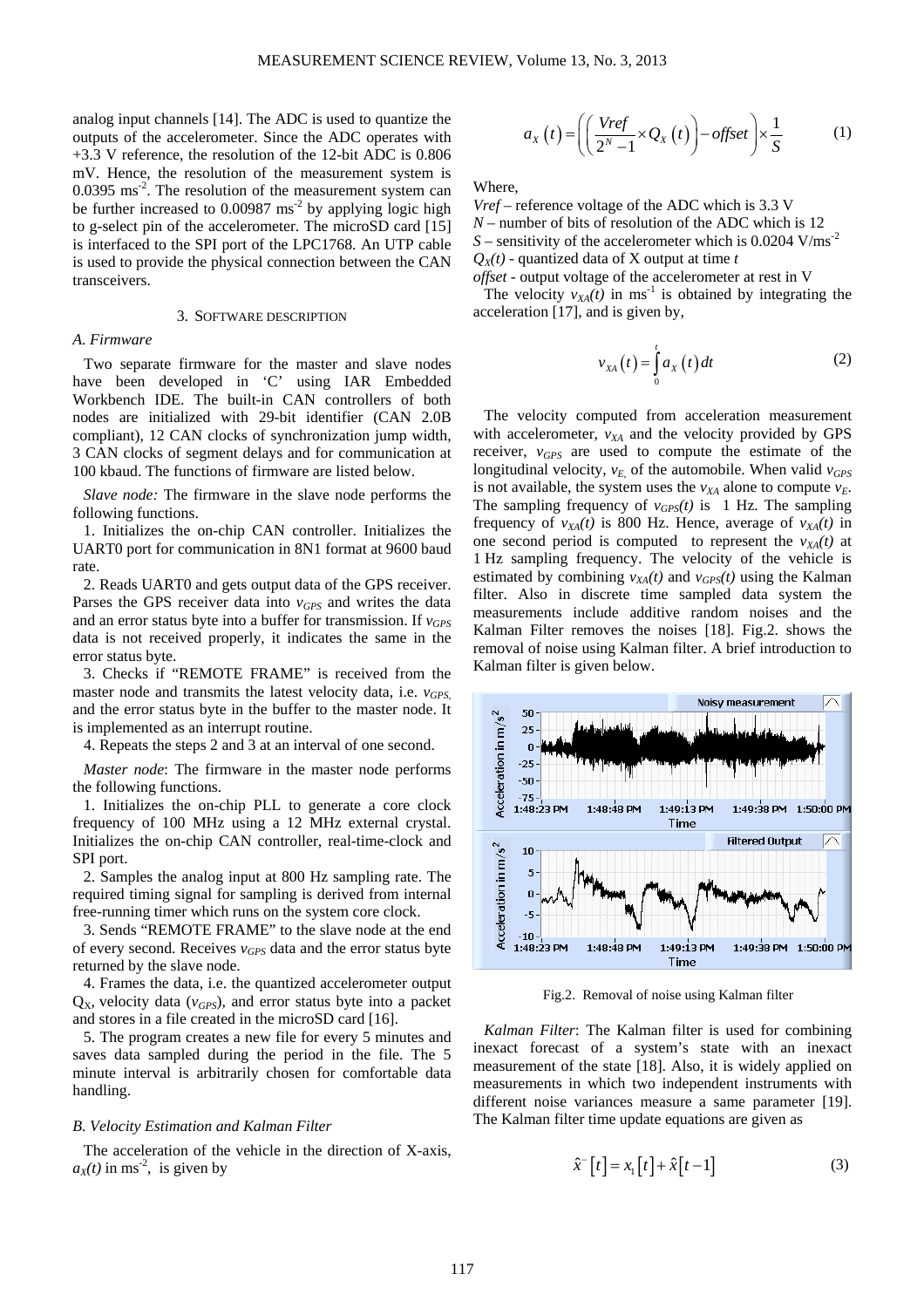$$
P^{-}[t] = P[t-1] + Q \tag{4}
$$

The Kalman filter measurement update equations are given as

$$
K[t] = \frac{P^{-}[t]}{P^{-}[t] + R}
$$
\n<sup>(5)</sup>

$$
\hat{x}[t] = \hat{x}^{-}[t] + K[t](x_{2}[t] - \hat{x}^{-}[t])
$$
\n(6)

$$
P[t] = P^{-}[t](1 - K[t]) \tag{7}
$$

Where,

 $\hat{x}$ <sup> $\cdot$ </sup>  $\left[t\right]$  - predicted state estimate at *t* 

 $\hat{x}_{1}$ [*t*] -  $V_{XA}$  at *t* 

$$
\hat{x}_2[t] - V_{GPS} \text{ at } t
$$

 $P^{-}[t]$  – predicted covariance estimate at *t* 

*Q* - process noise covariance

 $K[t]$  - Kalman gain at *t* 

*R* - measurement noise variance

 $\hat{x}[t]$  - posteriori state estimate at *t* (estimated velocity  $v_E$ )

 $P[t]$  - posteriori covariance estimate at *t* 

### *C. LabVIEW program*

An application program has been developed on LabVIEW platform to analyze the measurement data on the microSD card. Fig.3., Fig.4. and Fig.5. show the front panel and block diagram of the application program. The application program performs the following functions.

1. Reads the microSD card and parses the measurement data into  $Q_X$  and  $v_{GPS}$ .

2. Computes  $v_{XA}$  from  $Q_X$  using the equations (1) and (2).

3. Estimates  $v_E$  by combining  $v_{XA}$  and  $v_{GPS}$  using the Kalman filter. If valid *vGPS* data is not available, the program estimates  $v_E$  using  $v_{XA}$  and the Kalman filter is used to remove the process and measurement noises only.

4. Plots  $v_{XA}$ ,  $v_{GPS}$  and  $v_E$  against time in waveform graph.



Fig.3. Front Panel of the LabVIEW program



Fig.4. Block diagram of the LabVIEW program to parse the measurement data from the file.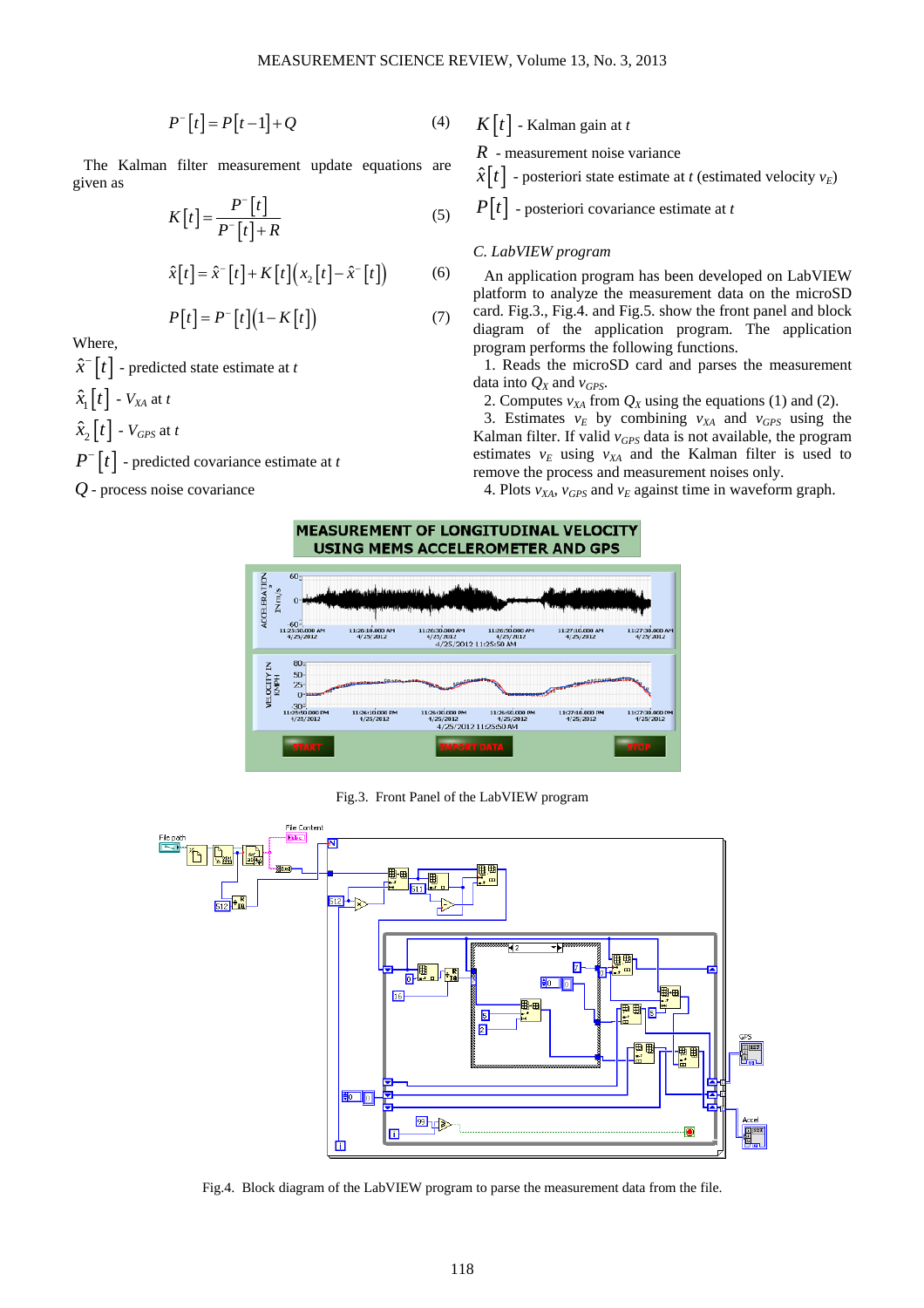

Fig.5. Block diagram of the LabVIEW program to estimate velocity and displacement using Kalman filter.

#### 4. RESULTS AND DISCUSSION

The measurement system is mounted on an automobile and the automobile is driven in standard driving maneuvers. The measured data is analyzed in offline using the LabVIEW program and the following important features of the system are observed.

|         | Trial    | MSE between $V_E$ | MSE between $V_{XA}$ |
|---------|----------|-------------------|----------------------|
|         | distance | & conventional    | & conventional       |
|         | in m     | meter in $m/s$    | meter in m/s         |
| Trial 1 | 250      | 0.258             | 0.789                |
| Trial 2 | 400      | 0.152             | 0.560                |
| Trial 3 | 500      | 0.081             | 0.280                |
| Trial 4 | 1000     | 0.250             | 0.812                |
| Trial 5 | 2250     | 0.308             | 1.109                |

Table 1. Comparison with conventional meter

*Comparison with Conventional meter*: The automobile is driven on five different tracks inside the premises of Madurai Kamaraj University, India. The estimated velocity is compared with the velocity of the vehicle measured by the conventional meter. Since the conventional meter of the vehicle has very low resolution, a Hall-effect sensor and a data logger is fitted to the conventional meter to measure the velocity. The experimental procedure will be discussed in a future paper.

The mean square error between the estimated velocity  $v_F$ and the velocity measured using the conventional meter for each trial is computed and are listed in Table 1. The average of the mean square errors for the trials is found as 0.2098 m/s with variance 0.0084. Fig.6. shows the plot of velocity measured using conventional meter and the estimated velocity  $v_E$  for Trial 3. During this trial, the mean square error between  $v_{XA}$  and velocity measured using conventional meter is found as 0.280 m/s. The mean square error between the estimated velocity  $v_E$  and the velocity measured using the conventional meter is found as 0.081 m/s. It is found that the addition of GPS measured velocity improves the estimated velocity.



Fig.6. Velocity measured using conventional meter and the estimated velocity  $v_F$ .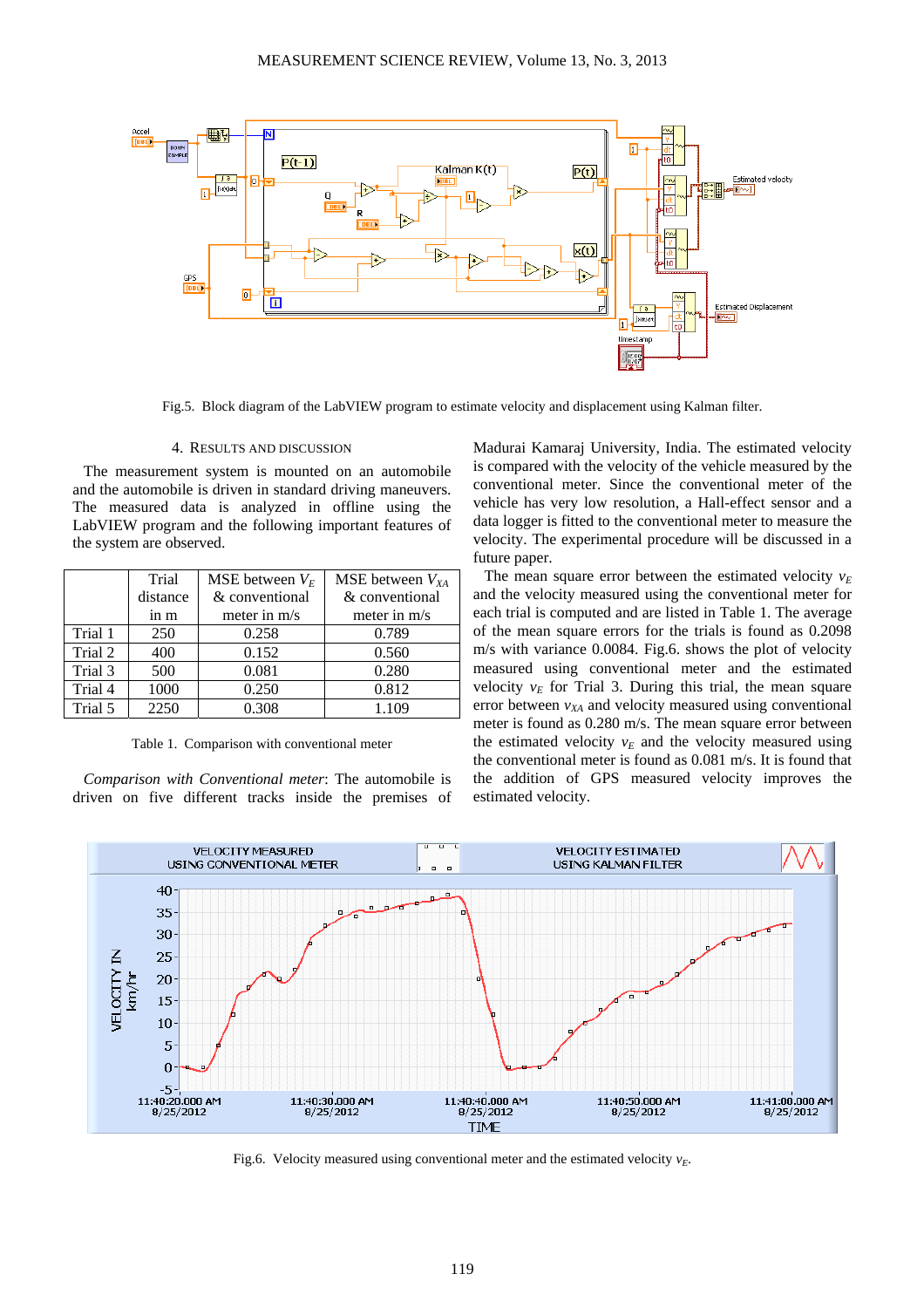*Displacement Measurement*: The estimated velocity data is used to estimate the total distance travelled. The displacement is estimated by integrating the estimated velocity. The automobile is driven in a dry asphalt surface for a distance of 400 m inside the campus of Madurai Kamaraj University, India. The displacement results are shown in Fig.7. The test is carried out multiple times and it is found that the error in the measurement of displacement lies within  $\pm 5$  m in each test corresponding to a percentage error of 1.25%.

*GPS Signal Outage*: In a typical urban environment, it is common that the GPS receiver loses the tracking of satellites and may generate error measurements. In such case, the measurement system should follow the velocity measured with accelerometer. After the GPS receiver regains the tracking of satellites, the measurement system must include the GPS measured velocity in the estimation process. The slave node is disconnected from the master node for 20 s to simulate GPS signal outage [20]. Fig.8. shows the plot of estimated velocity during GPS signal outage. The results show that the  $v_E$  traces  $v_{XA}$  during the GPS signal outage.



Fig.7. Estimated displacement and velocity for 400m test drive.



Fig.8. Estimation of longitudinal velocity during GPS signal outage.